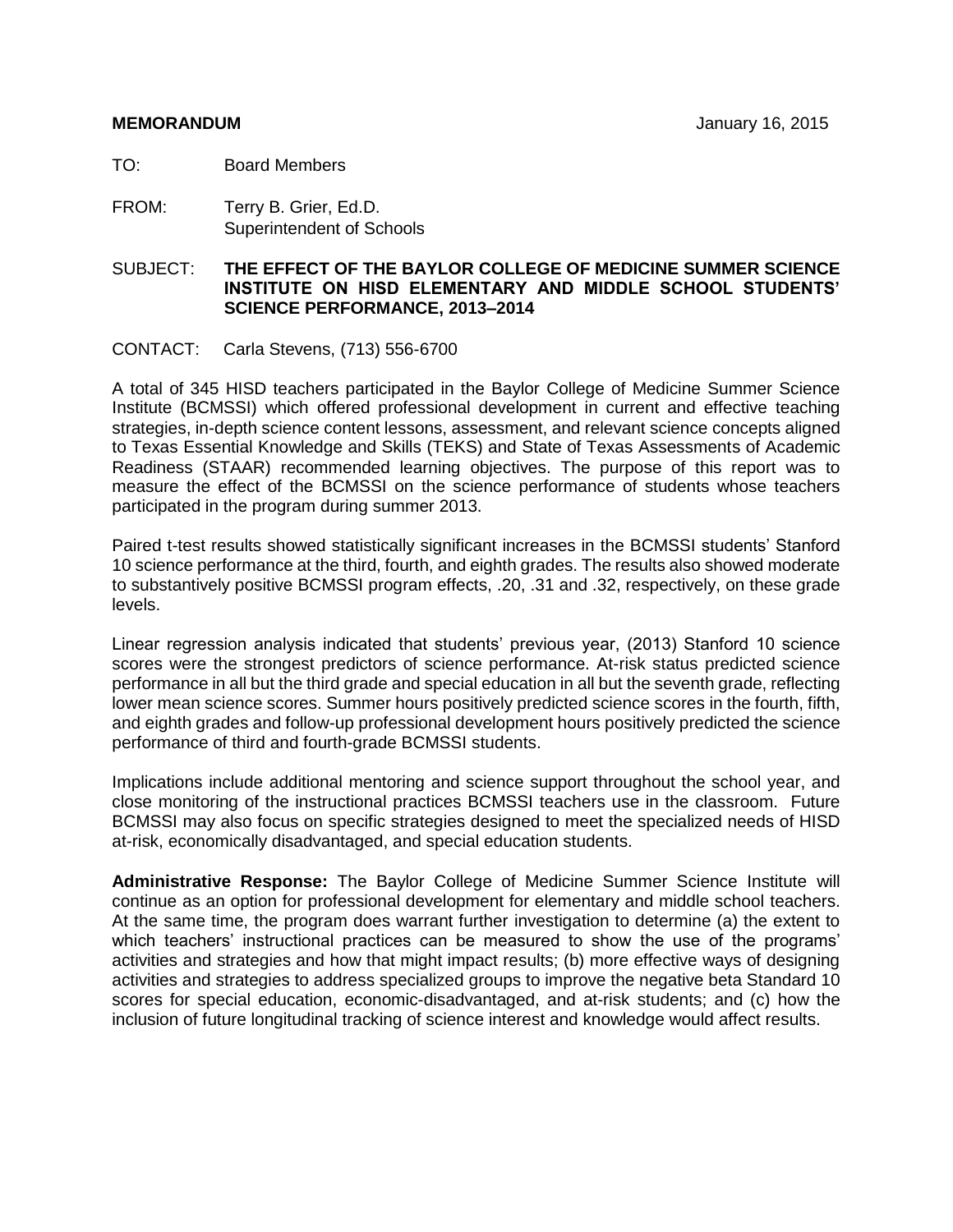Should you have any questions or require any further information, please contact me or Carla Stevens in the Department of Research and Accountability, at 713-556-6700.

Trung B. Quinc

TBG/CS:tds

cc: Superintendent's Direct Reports Teresa Phillips Chief School Officers **Hortense Campbell** School Support Officers Lance Menster

Annie Wolfe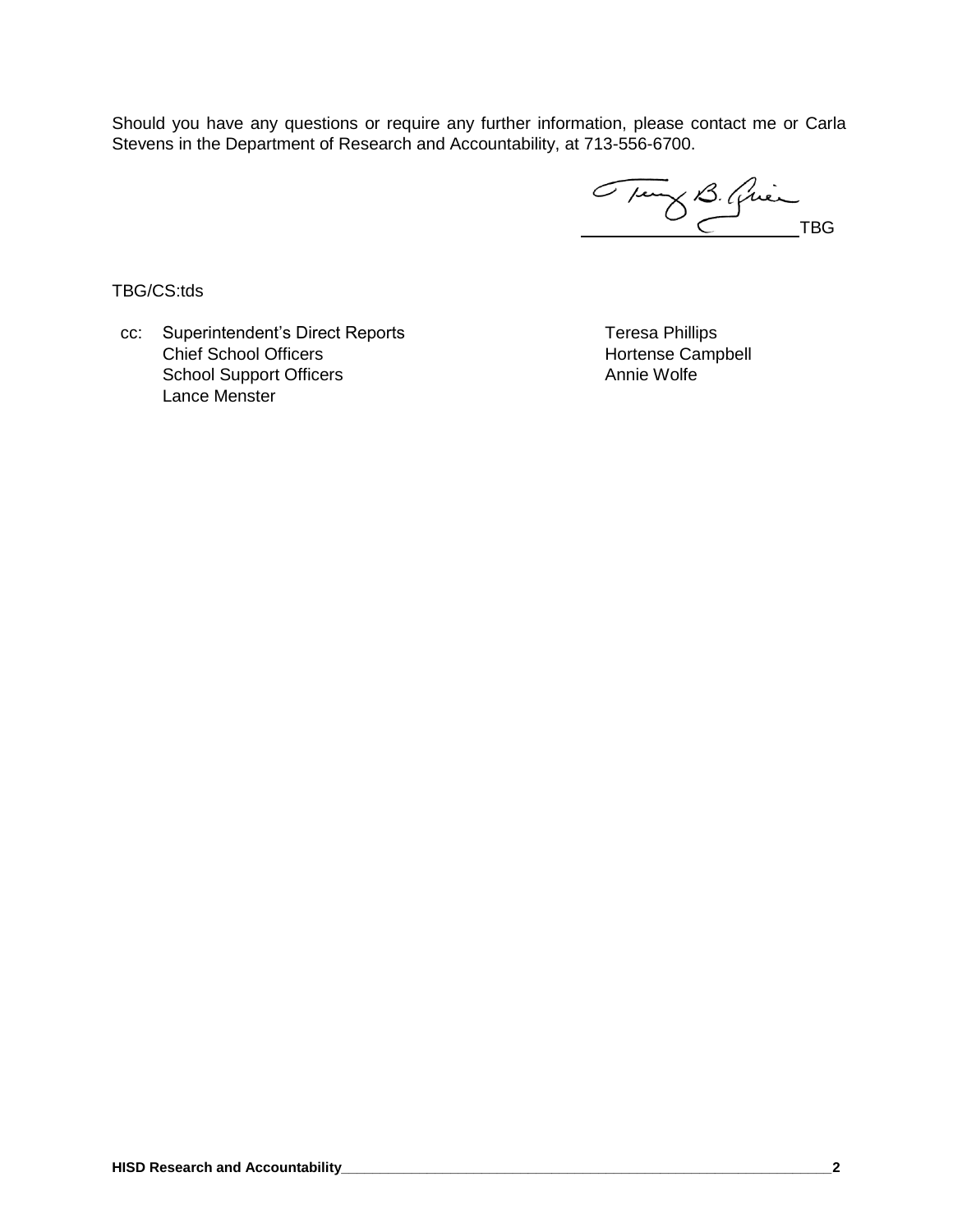## **Houston Independent School District**



**The effect of the Baylor College of Medicine Summer Teacher Institute on HISD elementary and middle school students' science performance, 2013–2014**

HISD Research and Accountability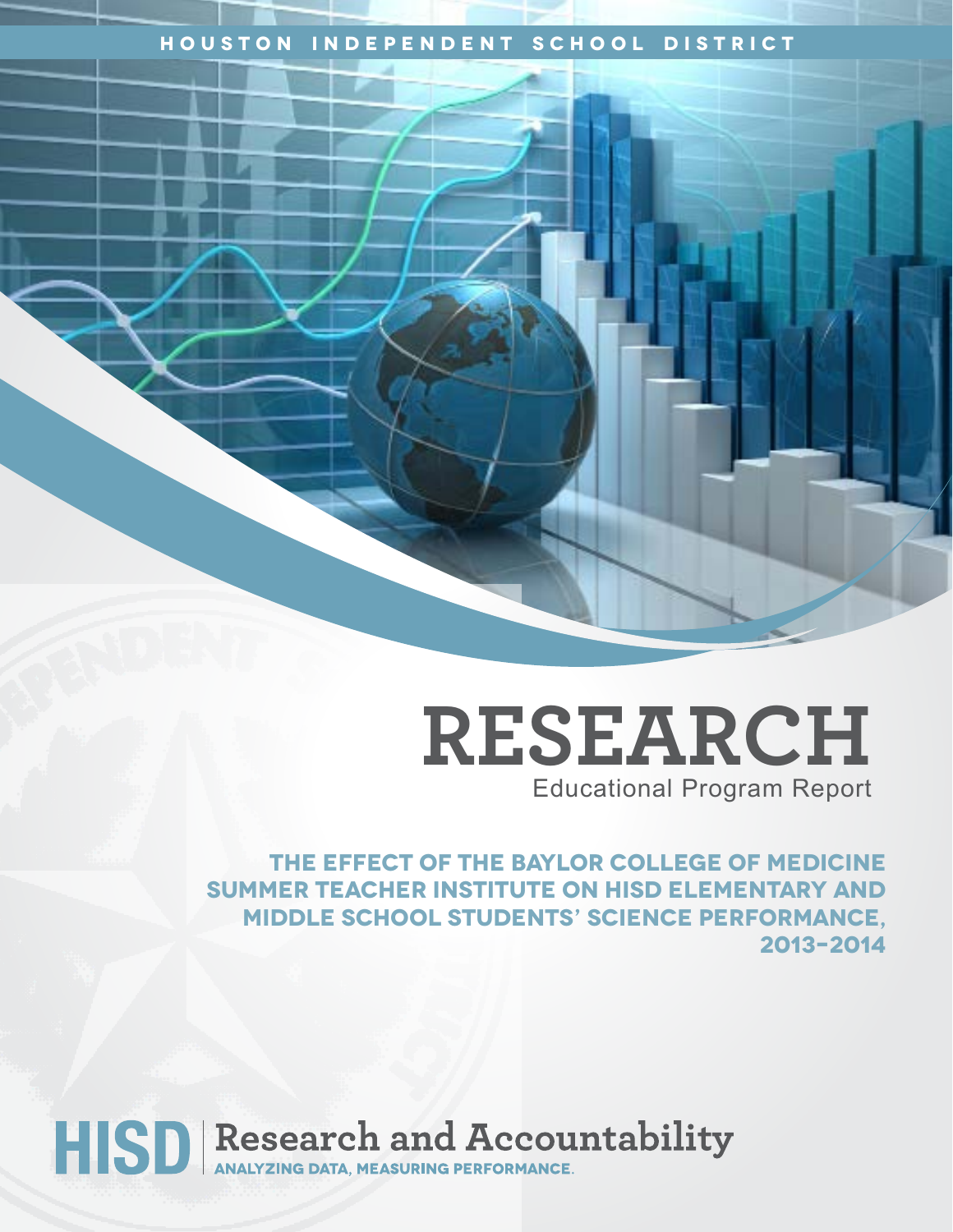

# **2014 Board of Education**

**Juliet Stipeche** President

**Rhonda Skillern-Jones** First Vice President

**Manuel Rodriguez, Jr.** Second Vice President

**Anna Eastman Secretary** 

**Wanda Adams** Assistant Secretary

**Michael L. Lunceford Paula Harris Greg Meyers Harvin C. Moore**

**Terry B. Grier, Ed.D.** Superintendent of Schools

**Carla Stevens** Assistant Superintendent Department of Research and Accountability

**Venita Holmes, Dr.P.H.** Research Manager

**Ted D. Serrant, PhD** Research Specialist

**Houston Independent School District** Hattie Mae White Educational Support Center 4400 West 18th StreetHouston, Texas 77092-8501

#### **www.HoustonISD.org**

It is the policy of the Houston Independent School District not to discriminate on the basis of age, color, handicap or disability, ancestry, national origin, marital status, race, religion, sex, veteran status, or political affiliation in its educational or employment programs and activities.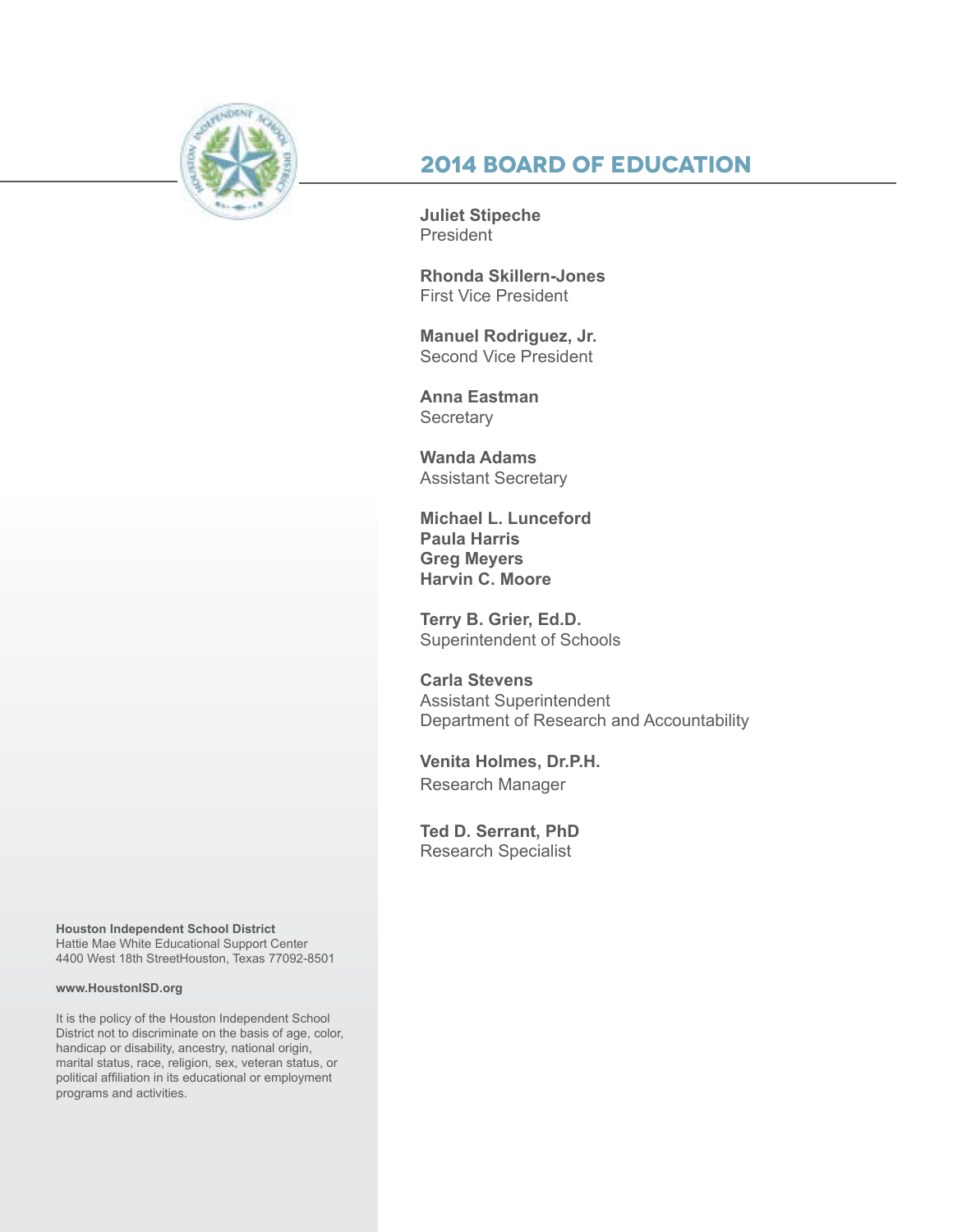

# **E V A L U A T I O N R E P O R T**

**B U R E A U O F P R O G R A M E V A L U A T I O N**

Volume 8, Issue 1, October 2014

### *The effect of the Baylor College of Medicine Summer Science Institute on HISD elementary and middle school students' science performance, 2013–2014*

#### **By Ted D. Serrant, PhD.**

*The purpose of this report was to measure the effect of the Baylor College of Medicine Summer Science Institute (BCMSSI) on science performance of students whose teachers participated in the program during summer 2013. Paired t-test results showed statistically significant increases in the BCM students' Stanford 10 science performance at the third, fourth, and eighth grades. Results also showed moderate to substantively positive BCMSSCI program effect at these grade levels. Linear regression analysis indicated that students' previous year Stanford 10 science scores were the strongest predictor of science performance. Implications include additional mentoring and science support throughout the school year, and close monitoring of the instructional practices that BCMSSI teachers use in the classroom.*

#### **Background**

The BCM Summer Science Institute (BCMSSI) is a professional development program that offers current and effective teaching strategies, in-depth science content lessons, assessment, and relevant science concepts that are aligned with the Texas Essential Knowledge and Skills (TEKS) and the State of Texas Assessment of Academic Readiness (STAAR) recommended learning objectives (BCM, 2013). This program targeted the Houston Independent School District (HISD) prekindergarten to eighth-grade teachers who taught science in self-contained classes, science labs, and regular education classes. The Institute included presentations by scientists and the use of inquiry-based, grade-appropriate science lessons. Hands-on lessons and activities with online lessons were available for workshop participants and other teachers.

New BCMSSI participants attended a two-week workshop. Returning elementary- and middle-school teachers attended a one-week workshop. In addition, teachers were encouraged to attend five follow-up workshop sessions throughout the academic year. The program culminated with a science festival in which participants displayed skills and content learned.

#### **Literature Review**

Participation in summer science institutes have increased the number of teachers providing opportunities for their students to conduct full scientific inquiry using deep science content and process knowledge with numerous opportunities for practice (Jeanpiere, Oberhauser, & Freeman, 2005). Where teachers examined student thinking and their implications for instruction, student and teacher science content knowledge and test scores increased (Heller, Dahler, Wong, Shinohara, & Miratrix, 2012).

Research has shown that teachers who demonstrated improvements in science content knowledge and their abilities to analyze science teaching also demonstrated higher gains in student science content knowledge (Roth, et al., 2011). The improvement in student science content knowledge was also associated with teachers' pedagogical content knowledge about student thinking, and teaching practices aimed at improving the coherence of science content storylines (Roth, Garnier, Chen, Lemmens, Schwille, & Wickler, 2011).

Third- and fourth-grade culturally and linguistically diverse students whose teachers had a year-long science professional development program demonstrated significant growth in the inquiry abilities of all students. Low-achieving, low-SES, and LEP students made impressive gains (Cueras, Lee, Hart, & Deaktor, 2005). A three-year professional development program to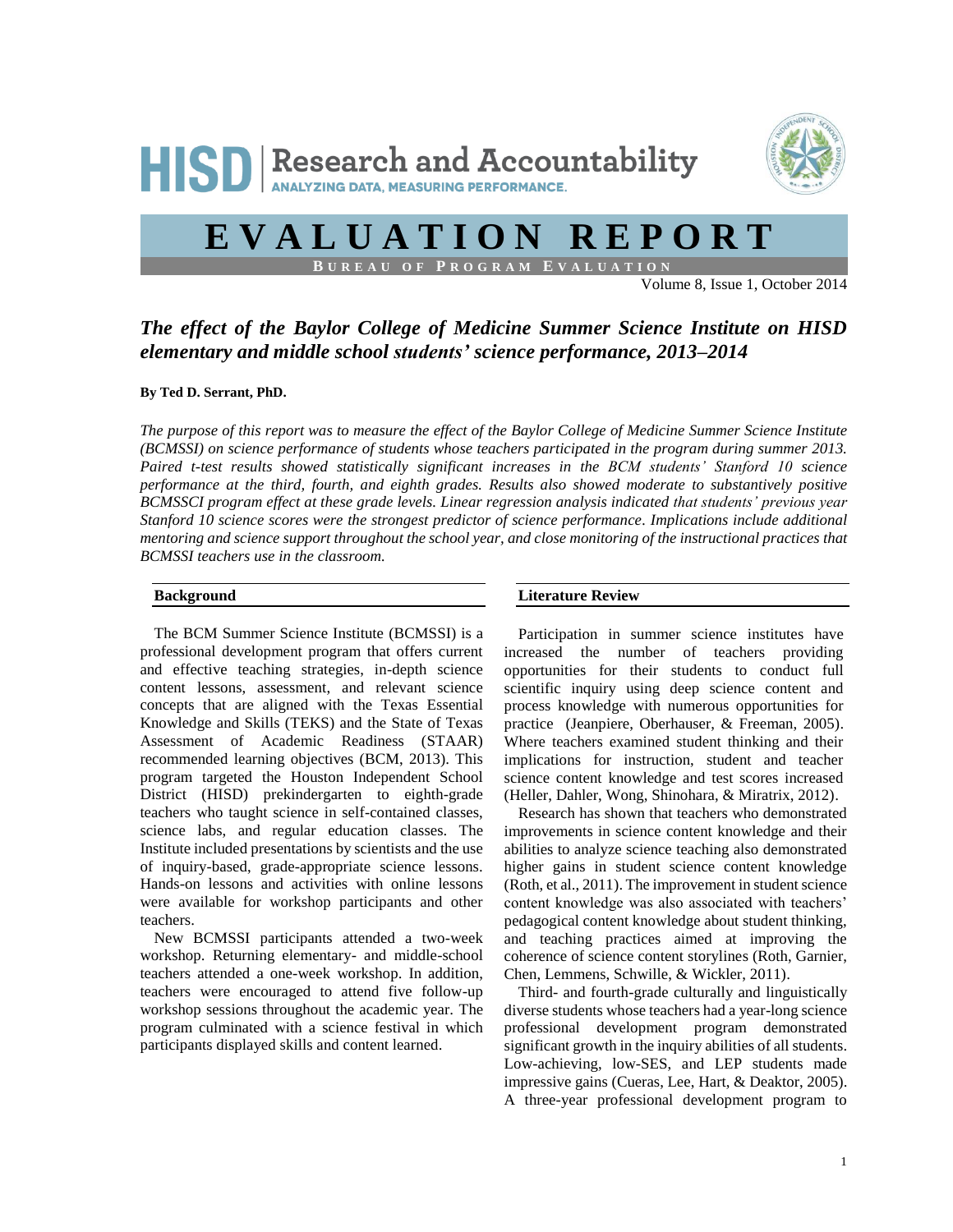improve teaching practice significantly raised third- to fifth-grade science scores. It consistently increased the achievement gaps among the third- and fifth-grade demographic groups but held steady for the fourth grade (Luft, Wong, & Ortega, 2009).

A study designed to measure the influence of inquiry science on teacher practices among fourth- and fifthgrade teachers in the Los Angeles United School District found that there was increased incidence of inquiry-based science teaching. The impacts, however, were limited to selected features of the inquiry process to which the teachers were most frequently exposed during the professional development (Griggs, Kelly, & Geoffrey, 2013).

Teachers exposed to long-term professional development programs demonstrated increased content knowledge. Teachers in the four-year Rice Elementary Model Science Lab (REMSL) increased their scientific content knowledge in all four years. In the last two years of the program, their gains in science content knowledge, use of inquiry based instruction, and leadership skills were significantly higher than that of the control group participants (Deaconu, Juskavceric, & Nichol, 2012). Students' science process skills, and their content and concept knowledge was assessed after one-year of participation in an elementary STEM professional development program. Results showed gains in science process skills, science concepts and content knowledge among the general education students. Teacher participation in the program had statistically significant effects on student posttest science scores (Cotabish, Dailey, Ann, & Hughes, 2013).

The 2011 and 2012 evaluation of the BCMSSI's impact on elementary and middle school science performance found statistically significant increases in the Stanford 10 Science scores of third- to fifth-grade students in the 2012 sample and fifth-grade in the 2013 sample. Similar increases existed among the seventh and eighth-grade students whose teachers participated in the PD program. Linear regression modeling indicated that the follow-up or additional hours of professional development was the strongest predictor of students' science performance in 2012 and 2013 (Holmes, 2013).

The purpose of this report is to measure the effect of the BCMSSI on the science and environmental science performance of elementary and middle school students whose teachers participated in the Institute training activities. Specifically, the study sought to answer two questions:

1. How did students whose teachers participated in the 2013 BCM Summer Institute perform in science?

2.What was the effect of the 2013 BCM Science Summer Institute on students' science performance?

#### **Methodology**

#### **Data Analysis**

A repeated measures design of students' pre- and post-intervention STAAR and Stanford 10 Science and environmental science test scores were used to measure performance based on teachers' participation in the BCMSSI professional development program. Students 2013 and 2014 test results were included in the study. In addition, their teachers had to have participated in the Summer Institute. Those who did not possess both scores and whose teachers did not participate in the Summer Institute were dropped from the sample. The 2013 test scores were treated as the pretest, and the 2014 test score were treated as the posttest scores. Using data from the Public Education Management Information System (PIEMS), State of Texas Assessment of Academic Readiness (STAAR), and Stanford 10 databases, students were matched with their teachers who participated in the BCMSSI and their science scores analyzed. The effect size of the program on the students' science performance was determined by grade using Hedges' g statistic. Hedges' g is a standard deviation-based measure of a program effect. The U.S. Department of Education's Institute of Education Sciences What Works Clearinghouse (WWC) and the Texas Education Agency (TEA) determined that 0.25 is a substantively-important effect size in education (Texas Education Agency, 2011).

#### **Linear Regression Analysis**

Pretest scores, summer PD hours, PD follow-up hours, and key demographic variables were analyzed to determine the factors that contributed to the variability in the students' science scores and, therefore, predict their science performance. Demographic variables included economic status, gifted and talented identification status (G/T), at-risk status, special education status, and gender.

#### **Sample**

A total of 345 elementary and middle school teachers participated in the 2013 BCMSSI. Of these, 189 (45.8%) were enrolled in the 60-hour Summer Institute and four follow-up sessions. About 68.8% (130 teachers) completed all 60 hours of professional development. Additionally, 66 middle school teachers and 89 elementary school teachers enrolled in the 30 hour Summer Institute. Of these 56 (84.8%) and 71 (79.7%), respectively, completed the 30-hour summer sessions. **Table 1** displays the demographic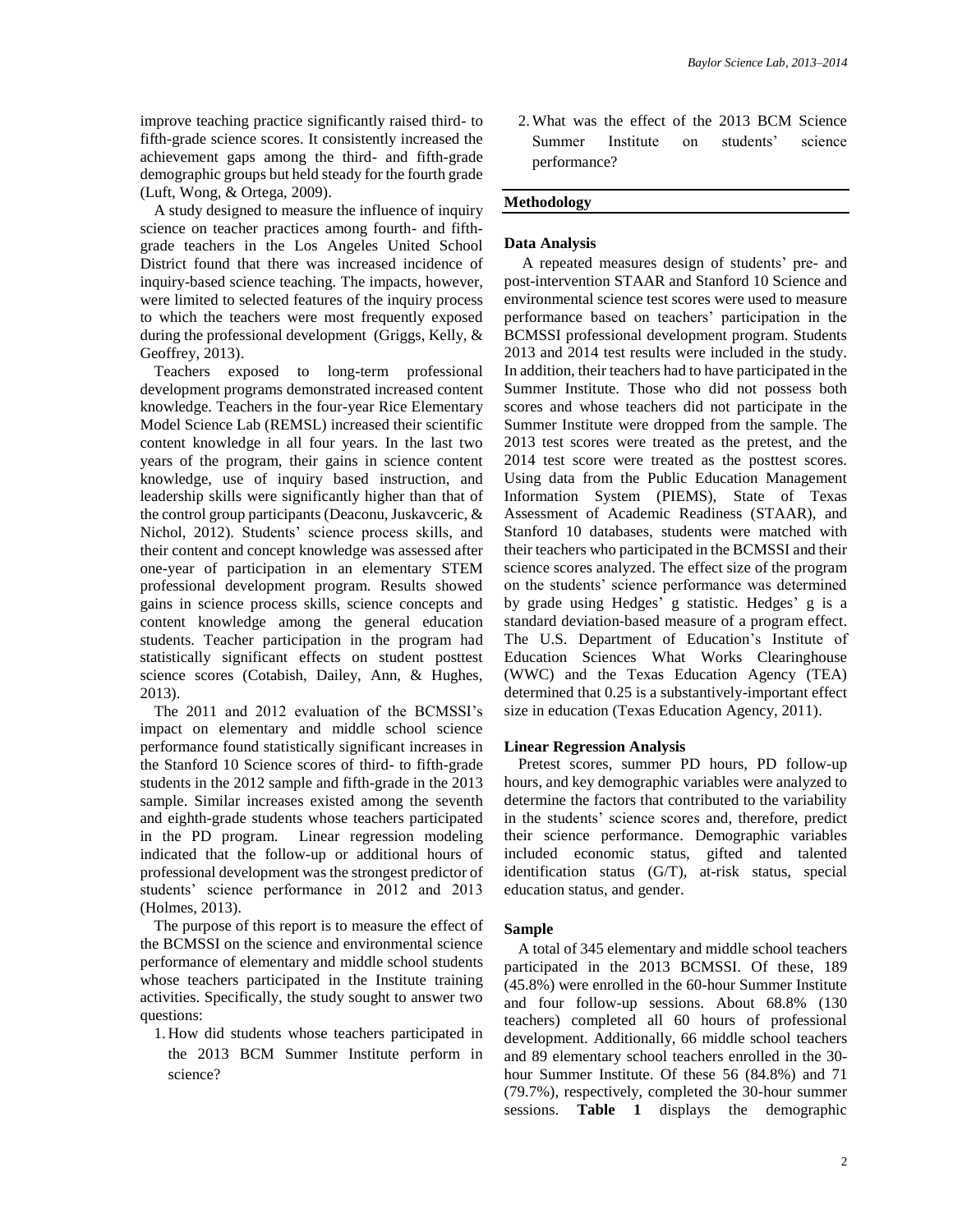|                          |              |               |                | <b>Grade Level</b> |       |              |                |        |
|--------------------------|--------------|---------------|----------------|--------------------|-------|--------------|----------------|--------|
|                          | <b>First</b> | <b>Second</b> | <b>Third</b>   | <b>Fourth</b>      | Fifth | <b>Sixth</b> | <b>Seventh</b> | Eighth |
| <b>Total students</b>    | 611          | 635           | 529            | 621                | 298   | 342          | 329            | 1135   |
|                          | %            | %             | %              | %                  | %     | %            | %              | %      |
| <b>Gender: Male</b>      | 52           | 52            | 52             | 49                 | 51    | 51           | 52             | 50     |
| <b>Female</b>            | 48           | 48            | 48             | 51                 | 49    | 49           | 48             | 50     |
| Race/ethnicity:          | 61           | 54            | 33             | 29                 | 36    | 32           | 31             | 30     |
| <b>Black</b>             |              |               |                |                    |       |              |                |        |
| <b>Hispanic</b>          | 33           | 39            | 65             | 67                 | 56    | 64           | 55             | 62     |
| White                    | 4            | 5             | $\overline{2}$ | 2                  | 6     | 3            | 10             | 5      |
| <b>Non-At-Risk</b>       | 19           | 22            | 53             | 44                 | 55    | 43           | 53             | 40     |
| At-Risk                  | 80           | 78            | 47             | 56                 | 45    | 57           | 47             | 60     |
| Non-Special Ed.          | 91           | 92            | 92             | 91                 | 91    | 87           | 92             | 92     |
| Special Ed.              | 9            | 8             | 8              | 9                  | 9     | 14           | 8              | 8      |
| Non-G/T                  | 88           | 85            | 80             | 79                 | 82    | 91           | 85             | 85     |
| G/T                      | 12           | 15            | 20             | 21                 | 19    | 9            | 15             | 15     |
| <b>Non-LEP</b>           | 92           | 89            | 62             | 55                 | 69    | 77           | 87             | 84     |
| <b>LEP</b>               | 9            | 12            | 38             | 45                 | 31    | 23           | 13             | 16     |
| <b>Non-Econ. Disadv.</b> | 14           | 15            | 9              | 9                  | 12    | 8            | 27             | 21     |
| <b>Econ Disady.</b>      | 86           | 85            | 91             | 91                 | 88    | 92           | 73             | 79     |

Table 1. Students Demographic Characteristics By Grade

composition by grade for students whose teachers participated in the Summer Institute.

#### **Variables of Interest**

The variables of interest include students' STAAR science and Stanford 10 environment and science test scores. STAAR is administered to fifth- and eighthgrade HISD students. Stanford 10 environment is administered to first- and second-grade students and Stanford 10 science to third through eighth-grade students. Teacher total summer and follow-up sessions were included in the analysis. Where students had more than one teacher, the average number of teacher hours was used. Demographic variables from PEIMS included gender, LEP, special education, economic status, at-risk for dropout status, and ethnicity were also included in the analysis, and were disaggregated by grade and school levels (elementary and middle schools).

The data met the normality, homoscedasticity and collinearity conditions using the Shaphiro-Wilk test, the normal Q-Q plot and the Detrended normal Q-Q plot on the IBM Statistical Package for Social Sciences (SPSS) software.

#### **How did the students whose teachers participated in the 2013 BCM Summer Institute perform in science?**

Stanford 10 and STAAR science test results were used to measure the impact of the BCMSSI on science achievement. The results are presented by elementary and middle school levels for students whose teachers participated in the Summer Institute.

| Table 2. Elementary Student 2014 Stanford 10       |                                         |      |      |  |  |  |  |  |  |
|----------------------------------------------------|-----------------------------------------|------|------|--|--|--|--|--|--|
| Performance of BCM 2013 Summer Institute Teachers  |                                         |      |      |  |  |  |  |  |  |
|                                                    | Std.<br>$\boldsymbol{N}$<br>Mean<br>NCE |      |      |  |  |  |  |  |  |
| <b>Environment</b>                                 |                                         |      |      |  |  |  |  |  |  |
| 1 <sup>st</sup>                                    | 613                                     | 41.7 | 21.5 |  |  |  |  |  |  |
| 2 <sub>nd</sub>                                    | 635                                     | 44.9 | 16.1 |  |  |  |  |  |  |
| <b>Science</b>                                     |                                         |      |      |  |  |  |  |  |  |
| 2rd                                                | 529                                     | 50.5 | 21.4 |  |  |  |  |  |  |
| 4 <sup>th</sup>                                    | 621                                     | 54.3 | 20.3 |  |  |  |  |  |  |
| 5 <sup>th</sup>                                    | 298                                     | 46.0 | 20.9 |  |  |  |  |  |  |
| Note: 40 - 60 NCEs is Average (Stanford 10 Manual) |                                         |      |      |  |  |  |  |  |  |

**Table 2** shows that at the elementary level, firstthrough fifth-grade student performance fell within the average range on the Stanford 10 environment science and science subtests (between 40.0 and 60.0 NCEs).

Among the third through fifth-grade, fourth-grade students attained the highest average on the Stanford 10 science subtest (54.3 NCEs) at the elementary level. Second-grade students attained a higher mean NCE than the first-grade students on the environment Science subtest (41.7 NCEs vs. 44.9 NCEs).

| Table 3. Middle School Student 2014 Stanford 10<br>Performance Of BCM 2013 Summer Institute Teachers |      |                    |      |  |  |  |  |
|------------------------------------------------------------------------------------------------------|------|--------------------|------|--|--|--|--|
|                                                                                                      | N    | Mean<br><b>NCE</b> | Std. |  |  |  |  |
| Grade                                                                                                |      |                    |      |  |  |  |  |
| 6 <sup>th</sup>                                                                                      | 325  | 47.3               | 22.1 |  |  |  |  |
| 7 <sup>th</sup>                                                                                      | 315  | 52.4               | 21.6 |  |  |  |  |
| <b>Qth</b>                                                                                           | 1088 | 55.0               | 19.5 |  |  |  |  |
| Note: 40 - 60 NCEs is Average (Stanford 10 Manual)                                                   |      |                    |      |  |  |  |  |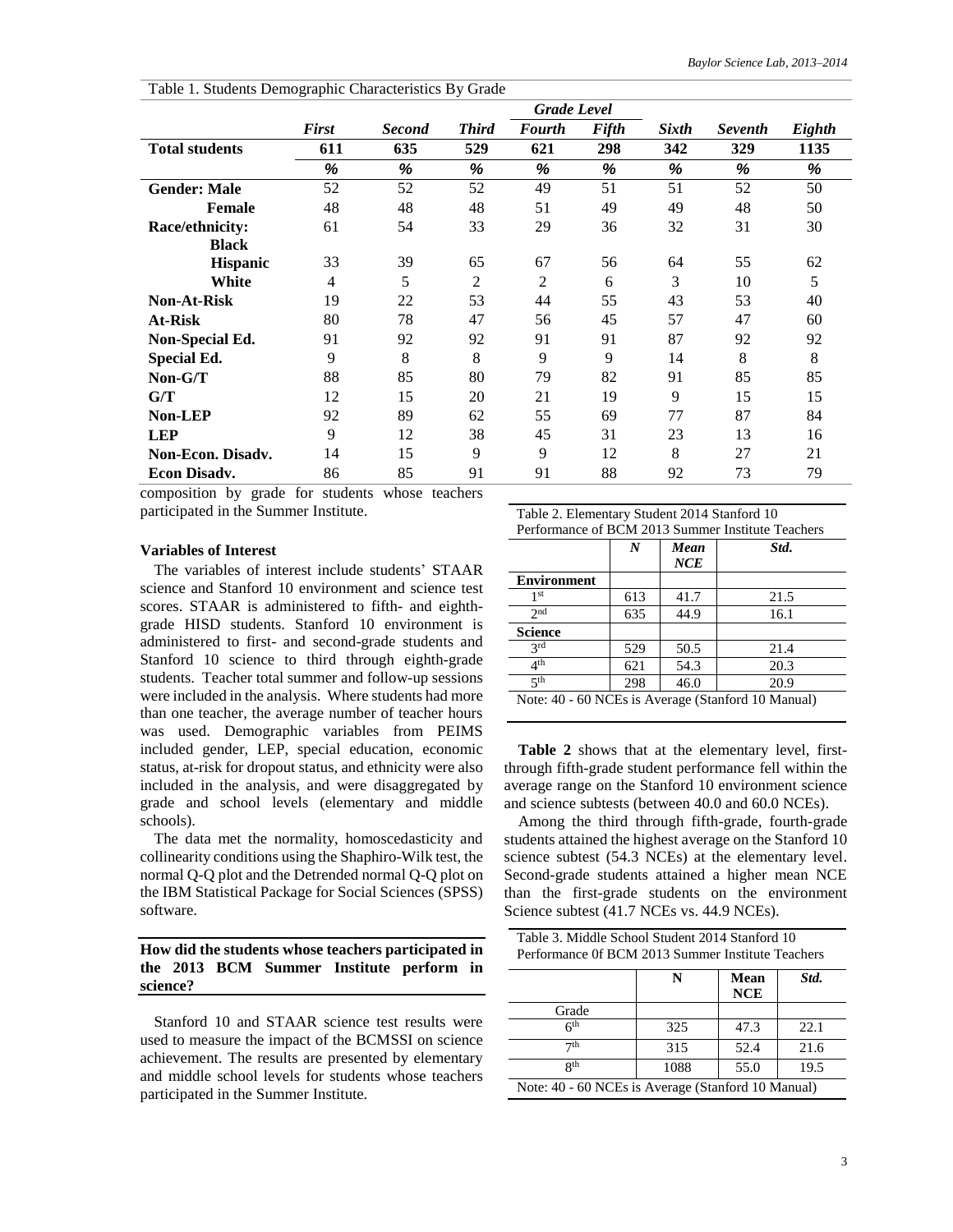Stanford 10 science subtest results for sixth through eighth-grade middle school students whose teachers participated in the 2013 BCM Summer Science Institute are presented in **Table 3**. The mean NCE at each grade level fell within the Stanford 10 average range (between  $40-60$  NCEs). The  $8<sup>th</sup>$ -grade students included in the analysis had the highest performance (55.0 NCEs) compared to sixth- and seventh-grade students (47.3 and 52.4 NCEs, respectively).

The fifth- and eighth-grade STAAR science performance of students whose teachers participated in the 2013 Summer Science Institute were analyzed using the scale scores and Level II: Satisfactory, Phase-In 1 performance standards.

| Table 4. 2014 STAAR Mean Scale Score and Percent               |                                      |         |                 |  |  |  |  |  |  |
|----------------------------------------------------------------|--------------------------------------|---------|-----------------|--|--|--|--|--|--|
| Who Met Standards, Fifth and Eighth Grade                      |                                      |         |                 |  |  |  |  |  |  |
|                                                                | Level II:<br>Std.<br>Mean            |         |                 |  |  |  |  |  |  |
|                                                                | <b>Scale</b>                         | Deviat. | Satisf. Phase - |  |  |  |  |  |  |
|                                                                | <b>In 1 Standard</b><br><b>Score</b> |         |                 |  |  |  |  |  |  |
| *5 <sup>th</sup> Grade                                         | 3676                                 | 460.8   | 65.5            |  |  |  |  |  |  |
| $(n = 4062)$                                                   | (3720)<br>(67.0)                     |         |                 |  |  |  |  |  |  |
| **8 <sup>th</sup> Grade                                        | 3704                                 | 697.5   | 62.1            |  |  |  |  |  |  |
| $(n = 2593)$                                                   | (3750)                               |         | (64.0)          |  |  |  |  |  |  |
| *5 <sup>th</sup> grade - "Satisfactory" Scale Score: 3500-4306 |                                      |         |                 |  |  |  |  |  |  |
| ** 8th grade - "Satisfactory" Scale Score: 3500-4327           |                                      |         |                 |  |  |  |  |  |  |
| (Texas Education Agency, 2014)                                 |                                      |         |                 |  |  |  |  |  |  |
| Comparative HISD data are given in parentheses                 |                                      |         |                 |  |  |  |  |  |  |

**Table 4** shows the mean STAAR performance of the fifth- and eighth–grade students and the proportion of students that fell within the Satisfactory performance range. The 2014 mean science scale score for the eighth-grade students was higher than the mean science scale score of the fifth-grade students. In addition, the proportion of the fifth graders who met the Level II: Satisfactory, Phase-In 1 standard on STAAR was higher than the performance of the eighth-grade students (65.5% vs. 62.1%). However, performances for both grades remain below the districts'.

#### **What was the effect of the 2013 BCM Summer Institute on students' science performance?**

Paired t-tests were conducted to determine the effect of the BCM Summer Institute on the mean science NCEs of elementary (third to fifth grade) and middle school (sixth to eighth grade) students whose teachers were enrolled in the BCMSSI. **Table 5** and **Table 6** in **Appendix A** (p. 7) display the program effect sizes using Hedges' g.

As depicted in Table 5, the mean difference between the pre- (2013) and posttest (2014) mean science NCEs for third through fifth grades were statistically significant ( $p < .001$ ). The program, however, had a small to moderate effect on the third-grade science (0.20), but a substantively positive effect (0.31) on the fourth-grade science performance. The program had a substantively negative effect (-0.39) on the fifth-grade mean science NCEs.

The mean NCE difference between the science pre and posttest scores for the sixth and eighth grades were statistically significant as shown in Table 6**.** The BCM Summer Institute had a substantively positive effect on the eighth-grade mean science NCE (0.32), but a substantively negative effect on the sixth- and seventhgrade mean science NCEs.

Regression analyses indicated that the 2013 Stanford 10 science NCE and G/T identification were positive predictors of science performance at the third- through eighth-grade levels (p <. 001 and .05) (see **Table 7** and **Table 8**, Appendix A, p. 8). At-risk status predicted science performance in all but the third grade. Similarly, special education predicted science performance in all but the seventh grade. Students' economic-disadvantaged status also predicted science performance at the fifth, seventh, and eighth grades. These three variables had negative beta scores indicating lower mean science performance for special education, economic-disadvantaged, and at-risk students compared to their counterparts.

The report also showed that summer PD hours were positive predictors of the 2014 Stanford 10 science performance for BCMSSI students in the fourth, fifth, and eighth grades. Additional professional development hours were positive predictors of BCMSSI students' 2014 Stanford 10 science performance in the third and fourth grade ( $p < 0.001$  or .05).

Overall, the third through fifth-grade regression model accounted for 58% to 65% of the variance in the 2014 Stanford 10 mean science NCEs. The model also accounted for 52% to 56% of the variance in the 2014 sixth to eighth-grade Stanford 10 mean science NCEs.

#### **Discussion**

This study showed that the 2014 Stanford 10 science performance of students whose teachers participated in the 2013 BCMSSI was well within the average performance range  $(40 - 60 \text{ NCEs})$  for first through eighth-grade students. The BCMSSI had a moderate to substantively positive effect on the 2014 third-, fourthand eighth-grade Stanford 10 mean science NCEs for students whose teachers were enrolled in the program. More than 60% of the fifth- and eighth-grade students (66% and 62%, respectively) whose teachers participated in the program met state standard, Level II: Satisfactory (Phase-In 1) on the STAAR science test. District-wide, however, 67% and 64% of fifth and eighth-grade students, respectively, met state standards in science.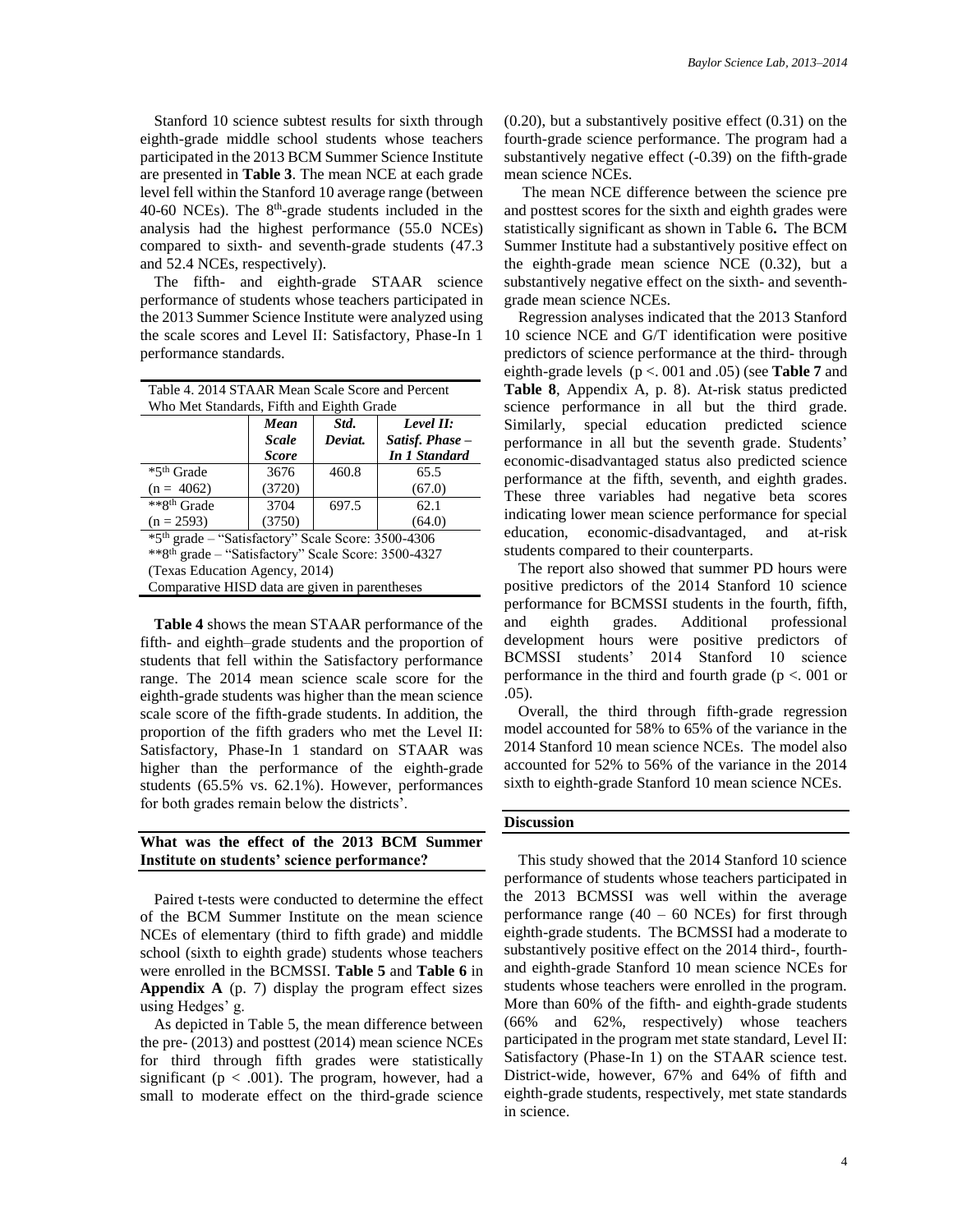The study showed that students' performance on the 2013 Stanford science test was the strongest predictor of performance on the 2014 test for third through fifthgrade students whose teachers participated in the BCMSSI. Students' prior science knowledge, in this study, therefore, appeared to be critical for their 2014 Stanford 10 science performance. G/T identification was also a strong predictor of third through fifth-grade BCMSSI students' science performance.

In several grades, at-risk, special education and economic-disadvantaged status were negative predictors of the science performance of students whose teachers participated in the BCMSSI. It is unclear the extent to which the Institute activities, lesson content and strategies were specifically designed to address the needs of these specialized groups.

The study lacked a direct measure of teacher instructional practices. Consequently, teachers' BCM Summer and Follow-up participation hours were used as proxies. The study was also limited by the lack of a matched comparison group, that is, students of teachers who were motivated to enroll in the BCMSSI, but did not enroll or enrolled and did not participate. A repeated-measures design was used to determine the program effect using paired t-test, which provides a robust analysis considering data limitations.

Future analysis should include longitudinal tracking of science interest and knowledge, particularly for elementary student groups. Additional professional development follow-up may be required to continue to improve students' science performance.

Close monitoring of the instructional practices BCMSSI teachers used to support their students, to examine students' thinking, and to inform and analyze science instruction against the science TEKS and learning objectives is recommended to better inform BCMSSI follow-up and future summer programs, and to measure teacher effect. Future BCMSSI may focus on specific strategies designed to meet the specialized learning needs of disadvantaged student are at-risk, economic-disadvantaged, and special education programs.

#### **References**

- Cotabish, A., Dailey, D., Ann, R., & Hughes, G. (2013). The effects of a STEM intervention on elementary students science knowledge and skills. *School Science and Mathematics 113 (5)*, 215–226.
- Cueras, P., Lee, O., Hart, J., & Deaktor, R. (2005). Improving science inquiry with elementary students of diverse backgrounds. *Journal of Research in Science teaching 42*, 337–357.
- Deaconu, D. V., Juskavceric, M., & Nichol, C. (2012). A multi-year study of the impact of the Rice Model teacher professional development on elementary

science teachers. *International Journal of Science Education 34 (6)*, 855–877.

- Griggs, J., Kelly, K. A., & Geoffrey, B. D. (2013). Effects of two scientific inquiry professional development interventions on teaching practice. *Education Evaluation and Policy Analysis 36 (1)* , 38–56.
- Heller, J. I., Dahler, K. R., Wong, N., Shinohara, L. W., & Miratrix, L. W. (2012). Differential effects of three professional development models on teacher knowledge and student achievement in elementary science. *Journal of Science Research 49*, 333–362.
- Holmes, V. (2013). *The impact of the Baylor College of Medicine (BCM) 2011 and 2012 Summer Institute on elementary- and middle-school students science performance.* Houston TX: Houston Independent School District: Research and Accountability Department.
- Jeanpiere, B., Oberhauser, K., & Freeman, C. (2005). Characteristics of professional development that effect change in secondary science teachers' classroom practices. *Journal of Research in Science Education 42 (6)*, 668–690.
- Luft, J. A., Wong, S., & Ortega, I. (2009). *The National Science Teachers Association (NSTA) state science education survey.* Arlington. VA: NSTA.
- National Science Teachers Association. (2002). *NSTA Position Statement*. Retrieved February 25, 2014, from National Science Teachers Association: http://www.nsta.org/about/positions/elementary.asp x
- Roth, K. J., Garnier, H. E., Chen, C., Lemmens, M., Schwille, K., & Wickler, N. I. (2011). Videotaped lesson analysis: Effective science PD for teacher and student learning . *Journal of Research in Science Teaching 48 (2)*, 117–148.
- Texas Education Agency. (2011). *Texas Education Agency Best Practices Clearinghouse*. Retrieved April 03, 2014, from How to interpret effect sizes: http://www.tea.state.tx.us/Best\_Practice\_Standards/ How\_To\_Interpret\_Effect\_Sizes.aspx

For additional information contact the HISD Department of Research and Accountability at 713- 556-6700 or e-mail Research@Houstonisd.org.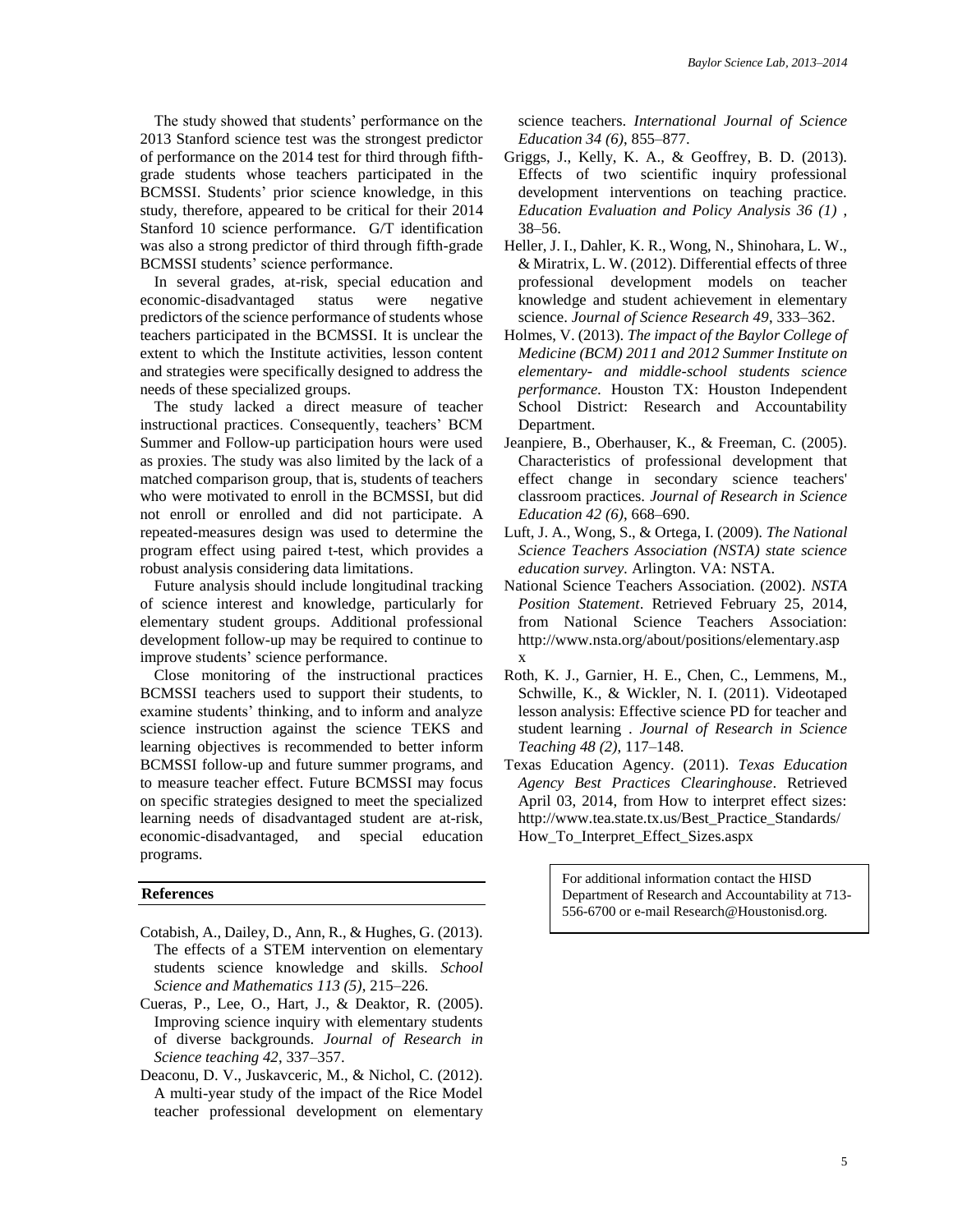|                |   | 2012-2013 |                  |               |             |              |                      |        |          |                                            |
|----------------|---|-----------|------------------|---------------|-------------|--------------|----------------------|--------|----------|--------------------------------------------|
| Grade<br>Level |   |           | <b>Test Year</b> | <b>Sample</b> | <b>Mean</b> | Std.<br>Dev. | <b>Mean</b><br>Diff. | t      | p        | <b>Effect Size</b><br>(Hedges'<br>$\bf{g}$ |
|                |   | Pretest   | 2013             | 378           | 44.2        | 21.0         | 4.2                  | 5.1    | $.000*$  | 0.20                                       |
|                | 3 | Posttest  | 2014             | 378           | 48.4        | 20.0         |                      |        |          |                                            |
|                |   | Pretest   | 2013             | 484           | 50.3        | 19.7         | 6.3                  | 8.4    | $.0.00*$ | 0.31                                       |
|                | 4 | Posttest  | 2014             | 484           | 56.6        | 20.4         |                      |        |          |                                            |
|                |   | Pretest   | 2013             | 292           | 55.5        | 22.2         | $-9.1$               | $-7.9$ | $.000*$  | $-0.39$                                    |
|                | 5 | Posttest  | 2014             | 292           | 46.4        | 24.2         |                      |        |          |                                            |

#### **Appendix A**

Table 6. Middle-School Paired T-Test Analysis of 2013–2014 Student Cohort With Stanford 10 Science Data in 2012–2013

| <b>Grade Level</b> | <b>Test Year</b> |      | <b>Sample</b> | <b>Mean</b> | Std. Dev. | <b>Mean</b><br>Diff. | t      | p       | <b>Effect Size</b><br>(Hedges'<br>g) |
|--------------------|------------------|------|---------------|-------------|-----------|----------------------|--------|---------|--------------------------------------|
|                    | Pretest          | 2013 | 325           | 54.1        | 20.3      | $-6.9$               | $-7.7$ | $.000*$ | $-0.33$                              |
| 6                  | Posttest         | 2014 | 325           | 47.2        | 22.1      |                      |        |         |                                      |
|                    | Pretest          | 2013 | 315           | 54.1        | 21.4      | $-1.5$               | $-1.9$ | .063    | $-0.07$                              |
| 7                  | Posttest         | 2014 | 315           | 52.5        | 19.0      |                      |        |         |                                      |
|                    | Pretest          | 2013 | 1088          | 48.7        | 21.2      | 6.3                  | 13.9   | $.000*$ | 0.32                                 |
| 8                  | Posttest         | 2014 | 1088          | 55.0        | 19.5      |                      |        |         |                                      |
| Note: $*p < .001$  |                  |      |               |             |           |                      |        |         |                                      |